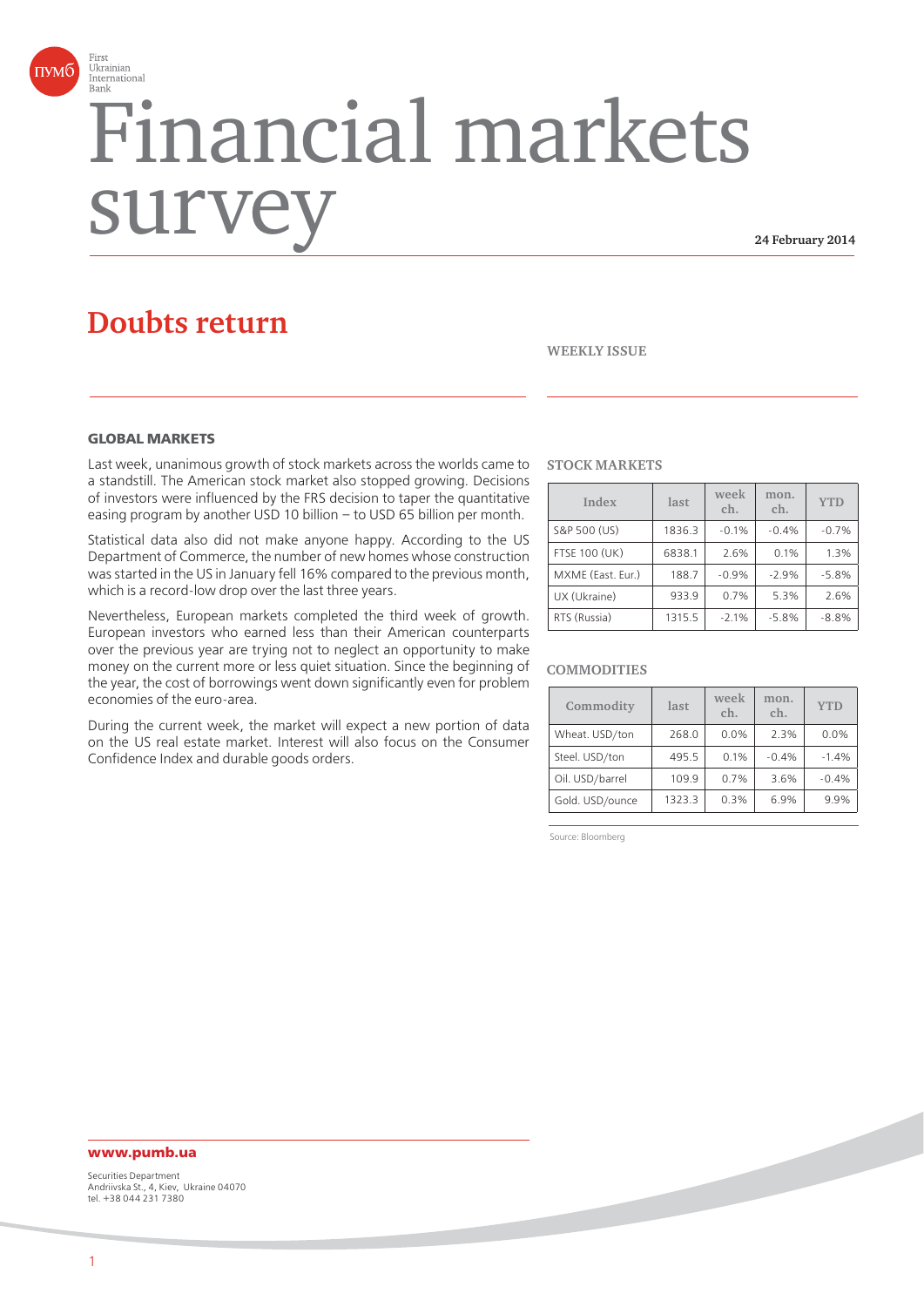

#### **MACROECONOMICS**

Last week, the Ministry of Finance managed to raise UAH 600 million to the State Budget of Ukraine by way of selling internal government bonds maturing in five years to the only participant in a tender held on 18 February.

According to information posted on the Ministry of Finance's website, there are no plans to hold tenders to sell internal government bonds during the current week.

#### **BOND MARKET**

Last week, the Ministry of Finance managed to raise UAH 600 million to the State Budget of Ukraine by way of selling internal government bonds maturing in five years to the only participant in a tender held on 18 February.

According to information posted on the Ministry of Finance's website, there are no plans to hold tenders to sell internal government bonds during the current week.

#### **EQUITY MARKET**

Last week, the dynamics of the Ukrainian stock market reflected the dramatic development of political events in Ukraine. Over Tuesday-Wednesday, when strong-armed confrontation in Kiev resumed, the Ukrainian Exchange (UX) Index lost 6.2%. During subsequent two days, when it became obvious that the country's authorities decided not to continue the strong-armed scenario, the Ukrainian stock market swiftly began growing again. By the end of the previous week, the Ukrainian Exchange (UX) Index grew 0.7% and closed at 933.91 points on Friday, 21 February.

In our opinion, low liquidity of the Ukrainian stock market and low volumes of resources involved in the market will hamper growth of the stock market.

#### **FOREIGN EXCHANGE MARKET**

Last week, the market registered significant fluctuations connected, in the first place, with the unstable political and economic situation in the country. All these factors were the reason for the hryvnia to depreciate, which lost almost UAH 0.40 to the US dollar over the five days – from 17 to 21 February. Trading on the interbank foreign exchange market ranged within the limits of UAH 8.83-8.86/USD on Monday, 17 February, UAH 8.87- 8.91/USD on Tuesday, UAH 9.00-9.05/USD on Wednesday, UAH 9.00- 9.05/USD on Thursday, and UAH 9.15-9.25/USD on Friday.

It is very difficult to give any forecast for further development of the market in the current situation. The market can stabilize only after stabilization of the political situation in the country.

Over the previous week, the National Bank of Ukraine did not carry out any interventions.

#### **LATEST MACROECONOMIC DATA**

| Indicator                                   | Value  |
|---------------------------------------------|--------|
| Industrial output change in January 2014, % | $-5.0$ |
| year-on-year                                |        |

Source: the State Statistics Service

#### **THE RESULTS OF PLACING INTERNAL GOVERNMENT BONDS**

| Date of<br>place-<br>ment | Type of<br>bonds | Weight.<br>av. rate | Submit./<br>satisfied<br><b>bids</b> | Funds<br>raised.<br><b>UAH</b><br>mln |
|---------------------------|------------------|---------------------|--------------------------------------|---------------------------------------|
| 18 Feb.                   | 1820 days        | 14.25%              | 1/1                                  | 600,0                                 |

Source: the Ministry of Finance of Ukraine

#### **THE UX INDEX AND TRADING VOLUME**



Source: Bloomberg

#### **Ukraine**

#### **24 February 2014**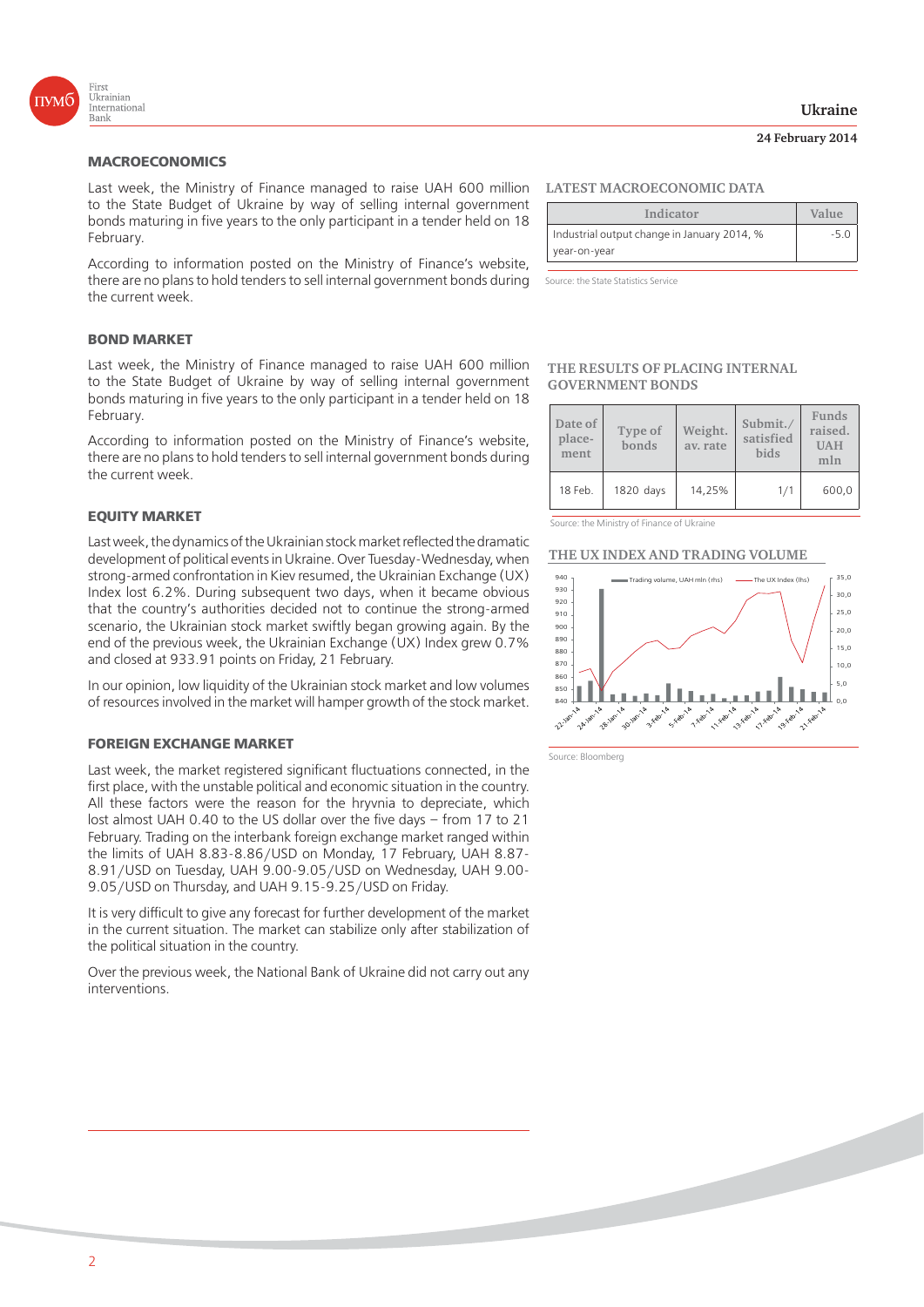

**24 February 2014**

## **INTERBANK LENDING MARKET**

Last week, the situation on the interbank lending market continued to be difficult. By the end of the previous week, the cost of overnight loans soared to 25% again. For the most part of the previous week, the market saw no bargains for loans longer than one week closed in connection with escalating risks. From Monday through Thursday, the balance on correspondent accounts totaled UAH 22-24 billion.